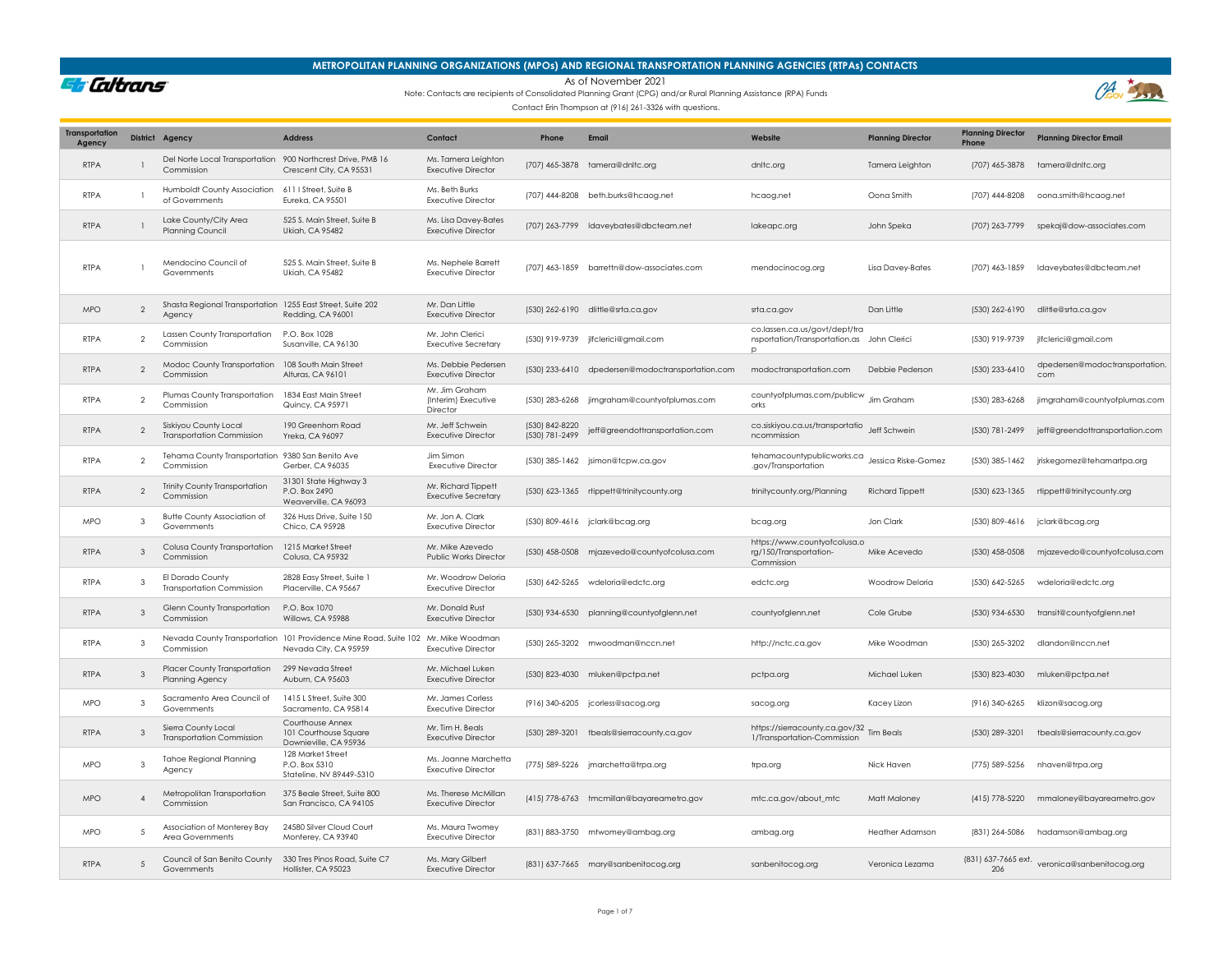### **METROPOLITAN PLANNING ORGANIZATIONS (MPOs) AND REGIONAL TRANSPORTATION PLANNING AGENCIES (RTPAs) CONTACTS**

As of November 2021

**Et Caltrans** 

### Note: Contacts are recipients of Consolidated Planning Grant (CPG) and/or Rural Planning Assistance (RPA) Funds

Contact Erin Thompson at (916) 261-3326 with questions.

| <b>Transportation</b><br>Agency |                | District Agency                                                        | <b>Address</b>                                                                                                     | Contact                                                           | Phone                      | Email                                         | Website                                     | <b>Planning Director</b>   | <b>Planning Director</b><br>Phone | <b>Planning Director Email</b>           |
|---------------------------------|----------------|------------------------------------------------------------------------|--------------------------------------------------------------------------------------------------------------------|-------------------------------------------------------------------|----------------------------|-----------------------------------------------|---------------------------------------------|----------------------------|-----------------------------------|------------------------------------------|
| <b>MPO</b>                      | .5             | San Luis Obispo Council of<br>Governments                              | 1114 Marsh Street<br>San Luis Obispo, CA 93401                                                                     | Mr. Peter Rodgers<br><b>Executive Director</b>                    |                            | (805) 781-4219 prodgers@slocog.org            | slocog.org                                  | James Worthley             | (805) 788-2002                    | jworthley@slocog.org                     |
| <b>MPO</b>                      | 5              | Santa Barbara County<br>Association of Governments                     | 260 North San Antonio Road, Suite B<br>Santa Barbara, CA 93110                                                     | Ms. Marjie Kirn<br><b>Executive Director</b>                      |                            | (805) 961-8900 mkim@sbcag.org                 | sbcag.org                                   | Michael Becker             | (831) 915-9466                    | mbecker@sbcag.org                        |
| <b>RTPA</b>                     | 5              | Santa Cruz County Regional<br><b>Transportation Commission</b>         | 1523 Pacific Avenue<br>Santa Cruz, CA 95060                                                                        | Mr. Guy Preston<br><b>Executive Director</b>                      |                            | (831) 460-3200 gpreston@sccrtc.org            | sccrtc.org                                  | Luis Mendez                | (831) 460-3212                    | Imendez@sccrtc.org                       |
| <b>RTPA</b>                     | 5              | Transportation Agency for<br>Monterey County                           | 55-B Plaza Circle<br>Salinas, CA 93901                                                                             | Mr. Todd Muck<br><b>Executive Director</b>                        |                            | (831) 775-4407 todd@tamcmonterey.org          | tamcmonterey.org                            | Todd Muck                  | (831) 775-4407                    | todd@tamcmonterey.org                    |
| <b>MPO</b>                      | 6              | Fresno Council of Governments                                          | 2035 Tulare Street, Suite 201<br>Fresno, CA 93721                                                                  | Mr. Tony Boren<br><b>Executive Director</b>                       |                            | (559) 233-4148 tboren@fresnocog.org           | fresnocog.org                               | Kristine Cai               | (559) 233-4148                    | kcai@fresnocog.org                       |
| <b>MPO</b>                      | $\overline{a}$ | Kern Council of Governments                                            | 1401 19th Street, Suite 300<br>Bakersfield, CA 93301                                                               | Mr. Ahron R. Hakimi<br><b>Executive Director</b>                  |                            | (661) 635-2900 ahakimi@kerncog.org            | kerncog.org                                 | Robert Ball                |                                   | (661) 635-2902 rball@kerncog.org         |
| <b>MPO</b>                      | 6              | Kings County Association of<br>Governments                             | 339 West D Street, Suite B<br>Lemoore, CA 93245                                                                    | Ms. Terri King<br><b>Executive Director</b>                       | (559) 582-2678             | terri.king@co.kings.ca.us                     | kingscog.org                                | Terri King                 | (559) 582-2678                    | terri.king@co.kings.ca.us                |
| <b>MPO</b>                      | 6              | Madera County Transportation 2001 Howard Road, Suite 201<br>Commission | Madera, CA 93637                                                                                                   | Ms. Patricia Taylor<br><b>Executive Director</b>                  |                            | (559) 675-0721 patricia@maderactc.org         | maderactc.org                               | Dylan Stone                |                                   | (559) 675-0721 x17 dylan@maderactc.org   |
| <b>MPO</b>                      | 6              | <b>Tulare County Association of</b><br>Governments                     | 210 North Church Street, Suite B<br>Visalia, CA 93291                                                              | Mr. Ted Smallev<br><b>Executive Director</b>                      |                            | (559) 623-0450 TSmalley@tularecog.org         | tularecog.org                               | Elizabeth Forte            | (559) 623-0466                    | EWright@tularecog.org                    |
| <b>RTPA</b>                     | $\overline{9}$ | Inyo County Local<br><b>Transportation Commission</b>                  | P.O. Drawer Q<br>Independence, CA 93526                                                                            | Mr. Michael Errante<br><b>Executive Director</b>                  |                            | (760) 878-0201 merrante@inyocounty.us         | inyoltc.org                                 | John Pinckney              | (760) 878-0207                    | jpinckney@inyocounty.us                  |
| <b>RTPA</b>                     | $\overline{9}$ | Mono County Local<br><b>Transportation Commission</b>                  | P.O. Box 347<br>Mammoth Lakes, CA 93546                                                                            | Mr. Gerry Le Francois<br><b>Executive Director</b>                |                            | (760) 924-1810 glefrancois@mono.ca.gov        | monocounty.ca.gov/ltc                       | Wendy Sugimura             |                                   | (760) 924-1814 wsugimura@mono.ca.gov     |
| <b>RTPA</b>                     | 10             | Alpine County Local<br><b>Transportation Commission</b>                | 50 Diamond Valley Road<br>Markleeville, CA 96120                                                                   | Mr. JT Chevallier<br>Interim Director<br>Community<br>Development |                            | (530) 694-2140 jchevallier@alpinecountyca.gov | alpinecountyca.gov                          | Jeff Schwein               | (530) 781-2499                    | jeff@greendottransortation.com           |
| <b>RTPA</b>                     | 10             | Amador County Transportation 117 Valley View Way<br>Commission         | Sutter Creek, CA 95685                                                                                             | Mr. John Gedney<br><b>Executive Director</b>                      |                            | (209) 267-2282 john@actc-amador.org           | actc-amador.org                             | John Gedney                | (209) 267-2282                    | john@actc-amador.org                     |
| <b>RTPA</b>                     | $10\,$         | Calaveras Council of<br>Governments                                    | Mailing Address P.O. Box 280<br>Address 444 East St. Charles<br>Street/Highway 49 Suite A<br>San Andreas, CA 95249 | Ms. Amber Collins<br><b>Executive Director</b>                    | (209) 754-2094<br>ext. 102 | acollins@calacog.org                          | calacog.org                                 | Amber Collins              | 102                               | (209) 754-2094 ext. acollins@calacog.org |
| <b>RTPA</b>                     | 10             | Mariposa County Local<br><b>Transportation Commission</b>              | 4639 Ben Hur Road<br>Mariposa, CA 95338                                                                            | Ms. Shannon Hansen<br><b>Executive Director</b>                   |                            | (209) 966-2498 shansen@mariposacounty.org     | mariposacounty.org                          | Jeannie Morvay-<br>Clayton | (209) 966-5356 ext                | jclayton@mariposacounty.org              |
| <b>MPO</b>                      | 10             | Merced County Association of<br>Governments                            | 369 West 18th Street<br>Merced, CA 95340                                                                           | Ms. Stacie Guzman<br><b>Executive Director</b>                    |                            | (209) 723-3153 stacie.guzman@mcagov.org       | mcagov.org                                  | Vacant                     |                                   |                                          |
| <b>MPO</b>                      | 10             | San Joaquin Council of<br>Governments                                  | 555 East Weber Avenue<br>Stockton, CA 95202                                                                        | Ms. Diane Nguyen<br><b>Executive Director</b>                     |                            | (209) 235-0444 nguyen@sjcog.org               | sjcog.org                                   | Ryan Niblock               | (209) 235-0588                    | niblock@sjcog.org                        |
| <b>MPO</b>                      | 10             | Stanislaus Council of<br>Governments                                   | 1111   Street, Suite 308<br>Modesto, CA 95354                                                                      | Ms. Rosa Park<br><b>Executive Director</b>                        |                            | (209) 525-4600 rpark@stancog.org              | stancog.org                                 | Elisabeth Hahn             | (209) 525-4633                    | ehahn@stancog.org                        |
| <b>RTPA</b>                     | 10             | Tuolumne County<br><b>Transportation Council</b>                       | 975 Morningstar Drive, Suite A Sonora, Mr. Darin Grossi<br>CA 95370                                                | <b>Executive Director</b>                                         |                            | (209) 533-5603 dgrossi@co.tuolumne.ca.us      | tuolumnecountytransportatio<br>ncouncil.org | Darin Grossi               | (209) 533-5603                    | dgrossi@co.tuolumne.ca.us                |
| <b>MPO</b>                      | 11             | San Diego Association of<br>Governments                                | Wells Fargo Plaza<br>401 B Street, Suite 800<br>San Diego, CA 92101                                                | Mr. Hasan Ikhrata<br><b>Executive Director</b>                    |                            | (619) 699-6994 hasan.ikhrata@sandag.org       | sandag.org                                  | Coleen Clementson          | (619) 699-1944                    | coleen.clementson@sandag.org             |
| <b>MPO</b>                      |                | of Governments                                                         | 7,8,11,12 Southern California Association 900 Wilshire Boulevard, Suite 1700<br>Los Angeles, CA 90017              | Mr. Kome Ajise<br>Executive Director                              |                            | (213) 236-1944 ajise@scag.ca.gov              | scag.ca.gov                                 | Sarah Jepson               |                                   | (213) 236-1955 jepson@scag.ca.gov        |

.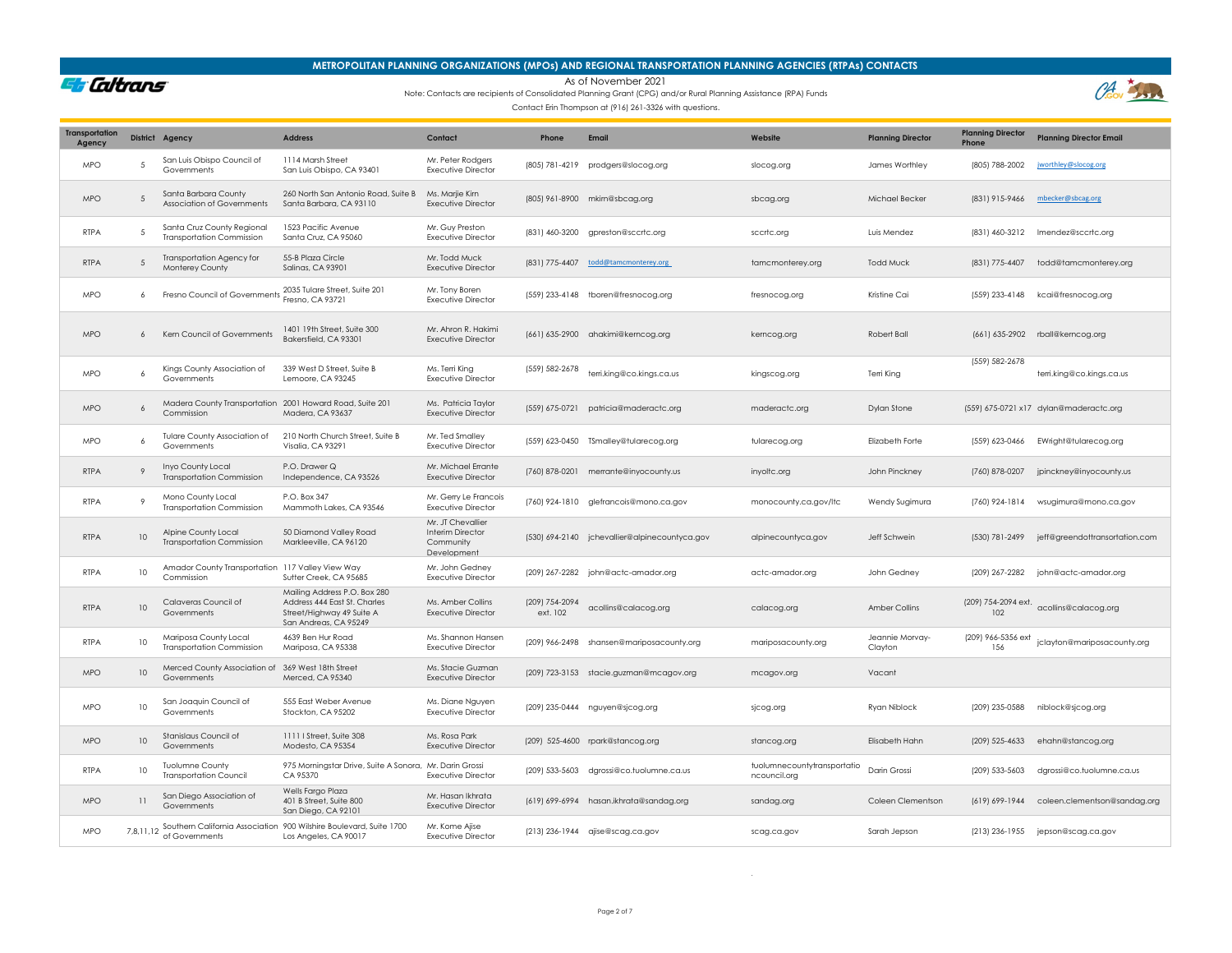

As of November 2021

Role abbreviation key: C = Congestion Management Agency  $R = RTPA$   $M = MPO$  L = Local Transportation Commission S = Self-Help

 $\theta$ 

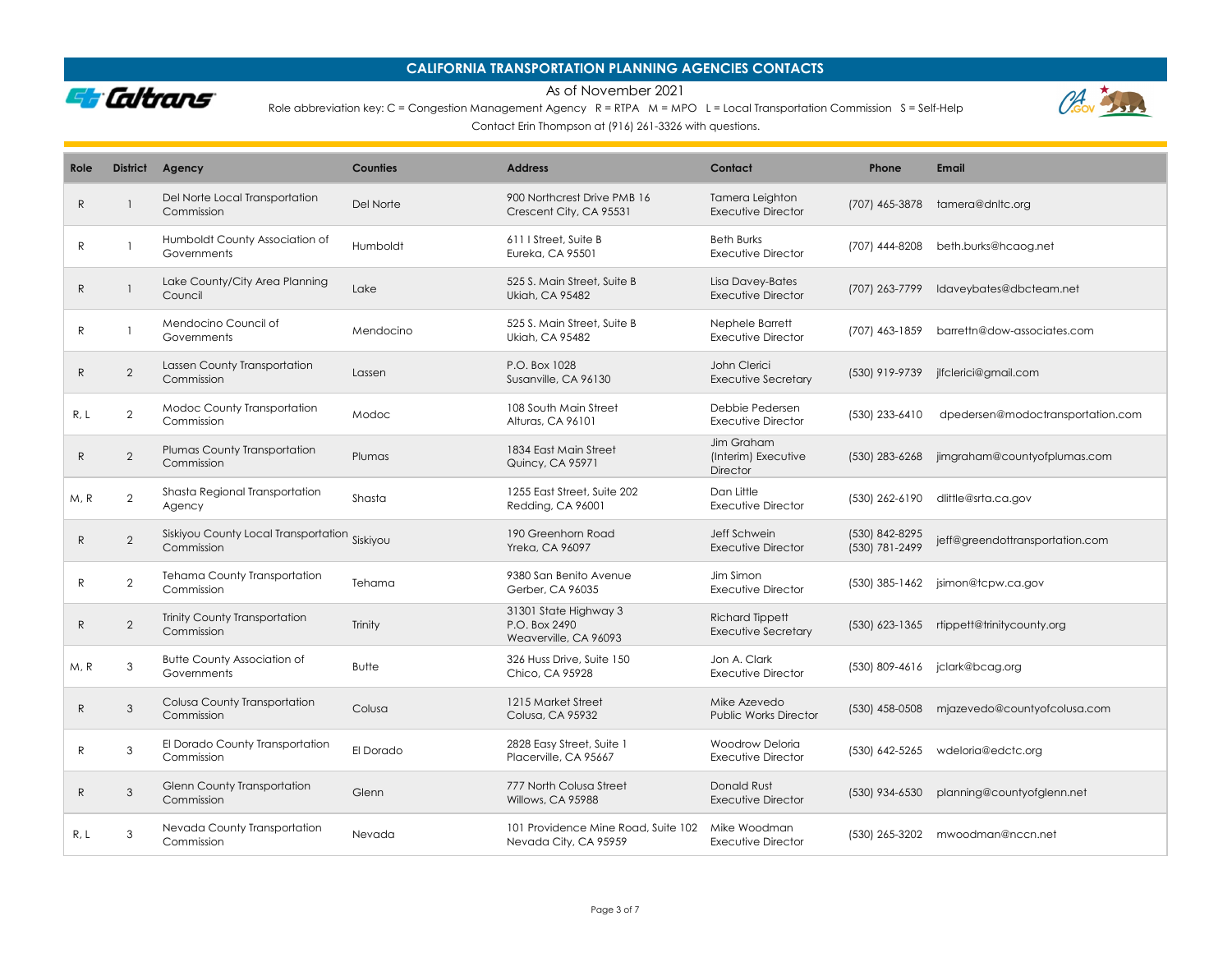

As of November 2021

Role abbreviation key: C = Congestion Management Agency  $R = RTPA$   $M = MPO$  L = Local Transportation Commission S = Self-Help



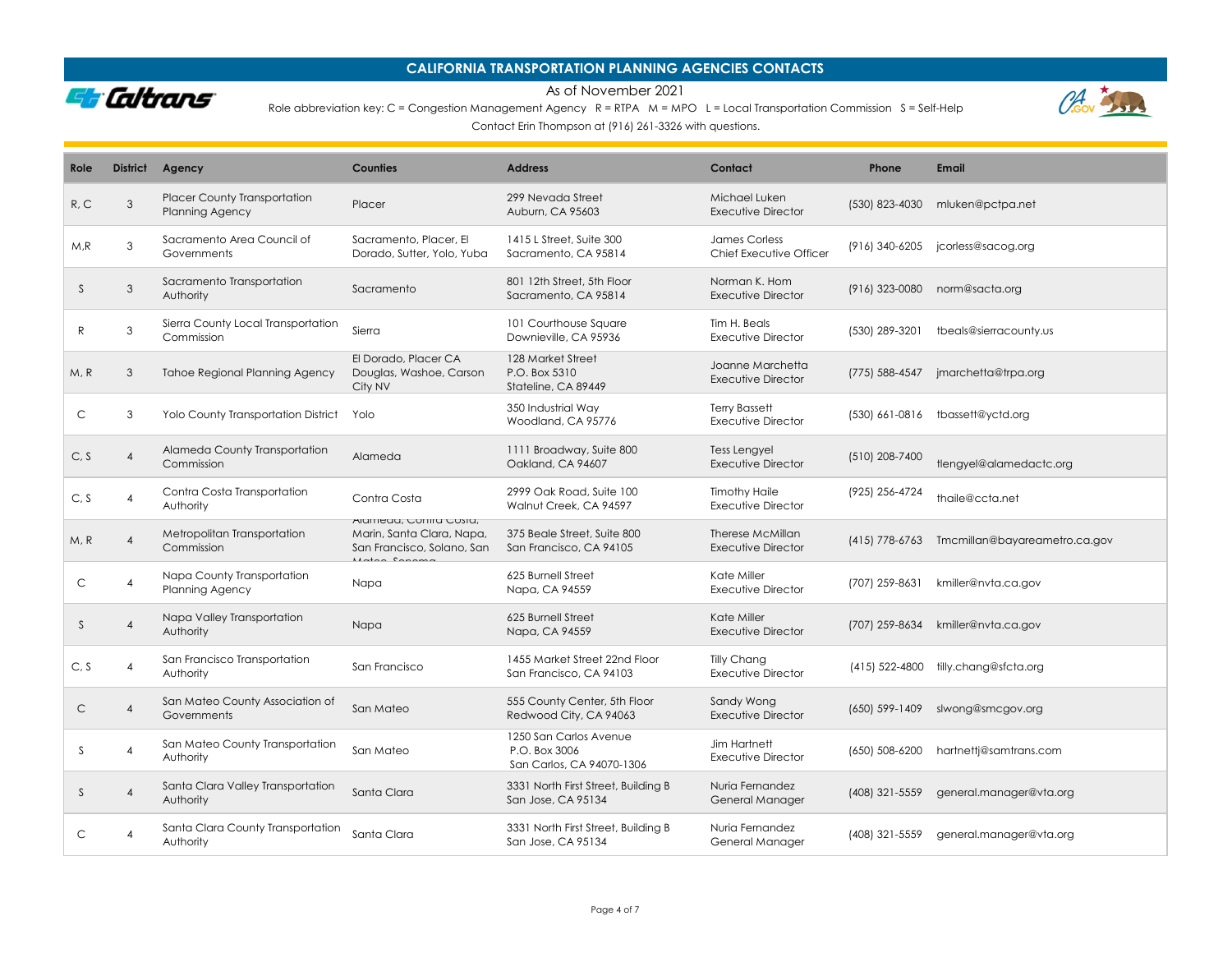

### As of November 2021

Role abbreviation key: C = Congestion Management Agency R = RTPA M = MPO L = Local Transportation Commission S = Self-Help



| Role                  | <b>District</b> | Agency                                                             | Counties                            | <b>Address</b>                                                 | Contact                                      | Phone          | <b>Email</b>              |
|-----------------------|-----------------|--------------------------------------------------------------------|-------------------------------------|----------------------------------------------------------------|----------------------------------------------|----------------|---------------------------|
| C                     | 4               | Solano County Transportation<br>Authority                          | Solano                              | One Harbor Center, Suite 130<br>Suisun City, CA 94585          | Daryl Halls<br><b>Executive Director</b>     | (707) 424-6075 | dkhalls@sta.ca.gov        |
| C, S                  | $\overline{4}$  | Sonoma County Transportation<br>Authority                          | Sonoma                              | 490 Mendocino Ave, Suite 206<br>Santa Rosa, CA 95401           | Suzanne Smith<br><b>Executive Director</b>   | (707) 565-5373 | suzsmith@sctainfo.org     |
| C, S                  | $\overline{4}$  | Transportation Authority of Marin                                  | Marin                               | 900 Fifth Avenue, Suite 100<br>San Rafael, CA 94901            | Anne Richman<br><b>Executive Director</b>    | (415) 226-0820 | arichman@tam.ca.gov       |
| M                     | 5               | Association of Monterey Bay Area<br>Governments                    | San Benito, Santa Cruz.<br>Monterey | 24580 Silver Cloud Court<br>Monterey, CA 93940                 | Maura Twomey<br><b>Executive Director</b>    | (831) 883-3750 | mtwomey@ambag.org         |
| $\mathsf{R}$          | 5               | Council of San Benito County<br>Governments                        | San Benito                          | 330 Tres Pinos Road, Suite C7<br>Hollister, CA 95023           | Mary Gilbert<br><b>Executive Director</b>    | (831) 637-7665 | lisa@sanbenitocog.org     |
| M, R                  | 5               | San Luis Obispo Council of<br>Governments                          | San Luis Obispo                     | 1114 Marsh Street<br>San Luis Obispo, CA 93401                 | Peter Rodgers<br>Executive Director          | (805) 781-4219 | prodgers@slocog.org       |
| M, R,<br>C, S         | 5               | Santa Barbara County Association<br>of Governments                 | Santa Barbara                       | 260 North San Antonio Road, Suite B<br>Santa Barbara, CA 93110 | Marjie Kirn<br><b>Executive Director</b>     | (805) 961-8900 | mkirn@sbcag.org           |
| R, S                  | 5               | Santa Cruz County Regional<br><b>Transportation Commission</b>     | Santa Cruz                          | 1523 Pacific Avenue<br>Santa Cruz, CA 95060                    | Guy Preston<br>Executive Director            | (831) 460-3200 | gpreston@sccrtc.org       |
| R, C,<br>L, S         | 5               | <b>Transportation Agency for</b><br><b>Monterey County</b>         | Monterey                            | 55-B Plaza Circle<br><b>Salinas, CA 93901</b>                  | Debbie Hale<br><b>Executive Director</b>     | (831) 775-4410 | debbie@tamcmonterey.org   |
| M, R,<br>$\mathsf{C}$ | 6               | Fresno Council of Governments                                      | Fresno                              | 2035 Tulare Street, Suite 201<br>Fresno, CA 93721              | Tony Boren<br><b>Executive Director</b>      | (559) 233-4148 | tboren@fresnocog.org      |
| S                     | 6               | Fresno County Transportation<br>Authority                          | Fresno                              | 2220 Tulare Street, Suite 2101<br>Fresno, CA 93721             | Mike Leonardo<br>Executive Office            | (559) 600-3282 | mike@thefcta.com          |
| M, R, C               | 6               | Kern Council of Governments                                        | Kern                                | 1401 19th Street, Suite 300<br>Bakersfield, CA 93301           | Ahron Hakimi<br><b>Executive Director</b>    | (661) 635-2900 | ahakimi@kerncog.org       |
| M, R                  | 6               | Kings County Association of<br>Governments                         | Kings                               | 339 West D Street, Suite B<br>Lemoore, CA 93245                | Terri King<br><b>Executive Director</b>      | (559) 582-2678 | terri.king@co.kings.ca.us |
| M, R,<br><sup>S</sup> | 6               | Madera County Transportation<br>Commission                         | Madera                              | 2001 Howard Road, Suite 201<br>Madera, CA 93637                | Patricia Taylor<br><b>Executive Director</b> | (559) 675-0721 | patricia@maderactc.org    |
| M, R,<br><sub>S</sub> | 6               | <b>Tulare County Association of</b><br>Governments                 | Tulare                              | 210 North Church Street, Suite B<br>Visalia, CA 93291          | <b>Ted Smalley</b><br>Executive Director     | (559) 623-0450 | tsmalley@tularecog.org    |
| L.S                   | $\overline{7}$  | Los Angeles County Metropolitan<br><b>Transportation Authority</b> | Los Angeles                         | One Gateway Plaza<br>Los Angeles, CA 90012                     | Stephanie Wiggins<br>Chief Executive Officer | N/A            | N/A                       |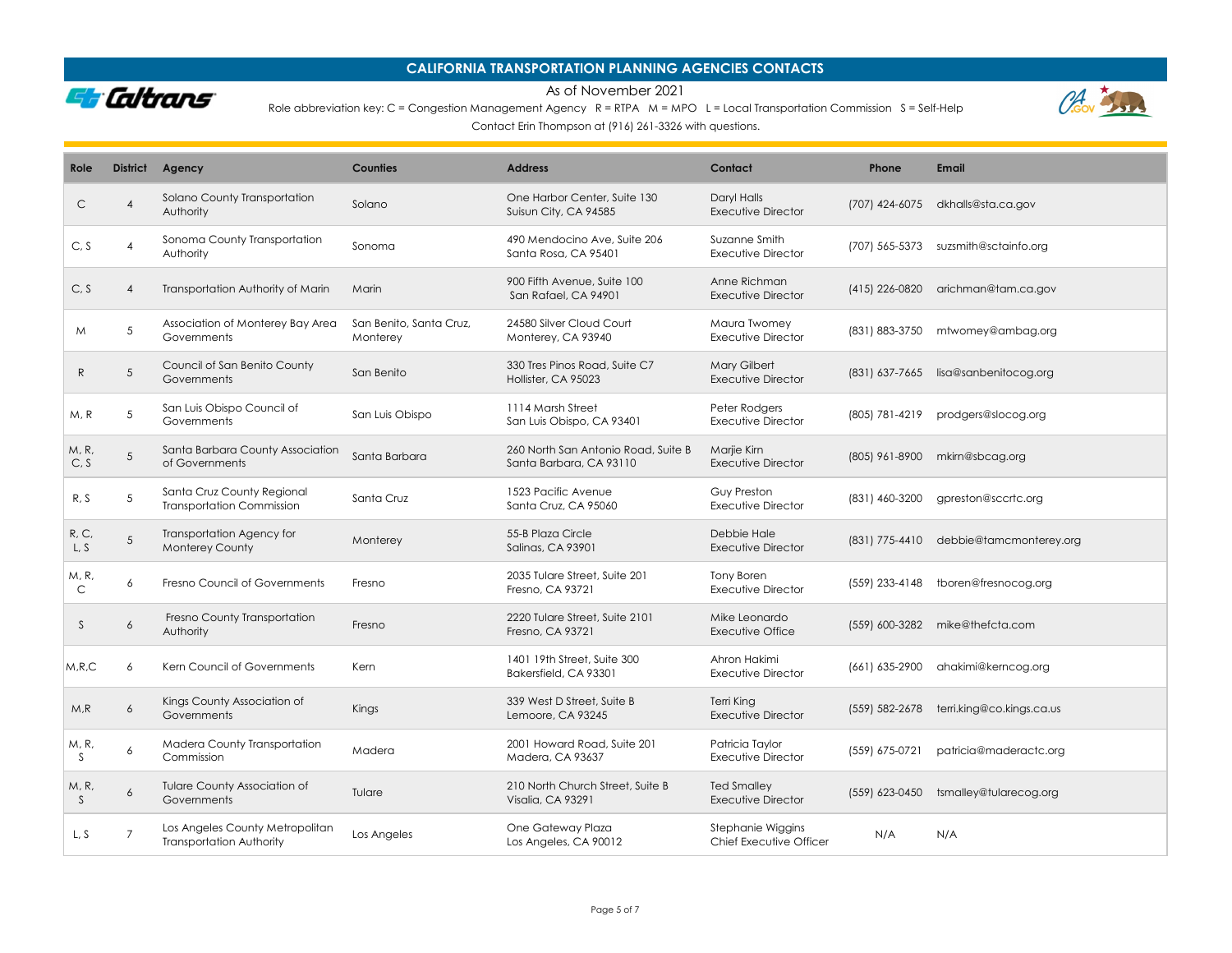

### As of November 2021

Role abbreviation key: C = Congestion Management Agency R = RTPA M = MPO L = Local Transportation Commission S = Self-Help





| Role          | <b>District</b> | Agency                                                    | Counties       | <b>Address</b>                                                                                                     | Contact                                                           | Phone                  | <b>Email</b>                                  |
|---------------|-----------------|-----------------------------------------------------------|----------------|--------------------------------------------------------------------------------------------------------------------|-------------------------------------------------------------------|------------------------|-----------------------------------------------|
| L, C          | $\overline{7}$  | Ventura County Transportation<br>Commission               | Ventura        | 950 County Square Drive, Suite 207<br>Ventura, CA 93003                                                            | Martin Erickson<br>Executive Director                             | (805) 642-1591<br>x110 | merickson@goventura.org                       |
| L, C, S       | 8               | Riverside County Transportation<br>Commission             | Riverside      | 4080 Lemon Street, 3rd Floor<br>P.O. Box 12008<br>Riverside, CA 92502                                              | Anne Mayer<br>Executive Director                                  | (951) 787-7141         | amayer@rctc.org                               |
| L, C, S       | 8               | San Bernardino County<br><b>Transportation Authority</b>  | San Bernardino | 1170 West Third Street, 2nd Floor<br>San Bernardino, CA 92410                                                      | Raymond Wolfe<br><b>Executive Director</b>                        | (909) 884-8276         | rwolfe@sanbag.ca.gov                          |
|               | 8               | Western Riverside Council of<br>Governments               | Riverside      | 4080 Lemon Street, 3rd Floor, MS1032<br>Riverside, CA 92501                                                        | <b>Rick Bishop</b><br><b>Executive Director</b>                   | (951) 955-7985         | bishop@wrcog.cog.us                           |
| R             | 9               | Inyo County Local Transportation<br>Commission            | Inyo           | P.O. Drawer Q<br>Independence, CA 93526                                                                            | Michael Errante<br><b>Executive Director</b>                      | (760) 878-0201         | merrante@inyocounty.us                        |
| R, L          | 9               | Mono County Local Transportation<br>Commission            | Mono           | P.O. Box 347<br>Mammoth Lake, CA 93546                                                                             | Gerry Le Francois<br>Co-Executive Director                        | (760) 924-1810         | glefrancois@mono.ca.gov                       |
| R             | 10              | Alpine County Local Transportation<br>Commission          | Alpine         | 50 Diamond Valley Road<br>Markleeville, CA 96120                                                                   | JI CHEVUIIEI<br>Interim Director<br>Community<br>$D$ <sup>2</sup> |                        | (530) 694-2140 jchevallier@alpinecountyca.gov |
| R             | 10              | Amador County Transportation<br>Commission                | Amador         | 117 Valley View Way<br>Sutter Creek, CA 95685                                                                      | John Gedney<br><b>Executive Director</b>                          | (209) 267-2282         | john@actc-amador.org                          |
| R             | 10              | Calaveras Council of Governments Calaveras                |                | Mailing Address P.O. Box 280<br>Address 444 East St. Charles<br>Street/Highway 49 Suite A<br>San Andreas, CA 95249 | <b>Amber Collins</b><br>Executive Director                        | (209) 754-2094         | acollins@calacog.org                          |
| R             | 10              | Mariposa County Local<br><b>Transportation Commission</b> | Mariposa       | 4639 Ben Hur Road<br>Mariposa, CA 95338                                                                            | Ms. Shannon Hansen<br>Executive Director                          | (209) 966-2498         | shansen@mariposacounty.org                    |
| M, R<br>S.    | 10              | Merced County Association of<br>Governments               | Merced         | 369 West 18th Street<br>Merced, CA 95340                                                                           | Stacie Guzman<br>Executive Director                               |                        | (209) 723-3153 stacie.guzman@mcagov.org       |
| M, R,<br>C, S | 10              | San Joaquin Council of<br>Governments                     | San Joaquin    | 555 East Weber Avenue<br>Stockton, CA 95202                                                                        | Diane Nguyen<br>Executive Director                                | (209) 235-0444         | dnguyen@sjcog.org                             |
| M, R,<br>C, S | 10              | Stanislaus Council of Governments Stanislaus              |                | 1111   Street, Suite 308<br>Modesto, CA 95354                                                                      | Rosa Park<br>Executive Director                                   | (209) 525-4600         | rpark@stancog.org                             |
| R             | 10              | <b>Tuolumne County Transportation</b><br>Council          | Tuolumne       | 975 Morningstar Drive, Suite A<br>Sonora, CA 95370                                                                 | Darin Grossi<br>Executive Director                                | (209) 533-5603         | dgrossi@co.tuolumne.ca.us                     |
| L, R, S       | 11              | <b>Imperial County Transportation</b><br>Commission       | Imperial       | 1503 North Imperial Avenue, Suite 104 Mark Baza<br>El Centro, CA 92243                                             | <b>Executive Director</b>                                         | (760) 592-4494         | markbaza@imperialctc.org                      |
| M, R,<br>S.   | 11              | San Diego Association of<br>Governments                   | San Diego      | Wells Fargo Plaza<br>401 B Suite 800<br>San Diego, CA 92101                                                        | Hasan Ikhrata<br><b>Executive Director</b>                        |                        | (619) 699-6994 hasan.ikhrata@sandag.org       |